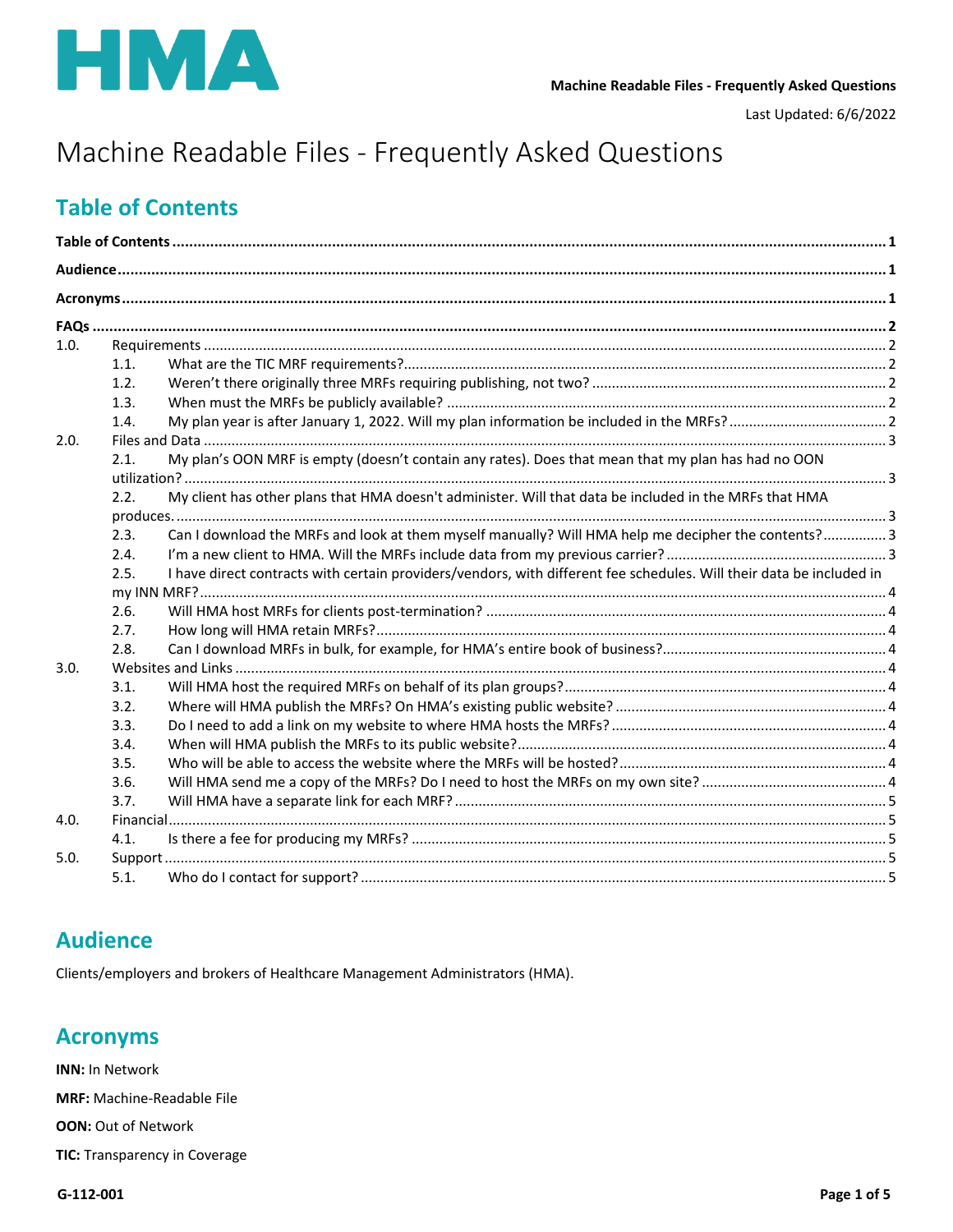

## <span id="page-1-0"></span>**FAQs**

## <span id="page-1-2"></span><span id="page-1-1"></span>**1.0. Requirements**

### **1.1. What are the TIC MRF requirements?**

On November 12, 2020, the Departments of Health and Human Services, Labor, and the Treasury (the "Departments") finalized the Transparency in Coverage Rule that requires health insurers to create and post publicly available MRFs that include INN negotiated payment rates and historical OON allowed rates for covered items and services. In addition:

- The MRFs must be available on a public website
- The MRFs must be updated monthly

**Note**: The Departments consider "monthly" to refer to reasonably consistent periods of approximately 30 days, but aren't specifying a particular day of the month.

- The MRFs must be accessible free of charge
- The site can't require the user to establish a user account, password, or other credentials
- The site can't require the user to submit any personal identifying information such as a name, email address, or telephone number

Plans have flexibility to publish the files in the locations of their choosing based upon their knowledge of their website traffic and the website location where the MRFs would be readily accessible by the intended users.

## <span id="page-1-3"></span>**1.2. Weren't there originally three MRFs requiring publishing, not two?**

The original TIC mandate released 1/11/2021 included three MRFs:

- INN Rate File
- OON Allowed Amount Rate File
- **•** Prescription Drug Cost File

However, in July of 2021, CMS deferred the Prescription Drug Cost File indefinitely, pending additional rulemaking. The rationale behind deferring and potentially removing the Prescription Drug Cost file is due to overlapping requirements. There is currently a mandate for reporting prescription drug costs that would make this file redundant. Should the Prescription Drug Cost File requirement be reinstated, HMA will keep you apprised on what to expect.

#### <span id="page-1-4"></span>**1.3. When must the MRFs be publicly available?**

The MRFs must be publicly available by July 1, 2022 for plan years that begin on or after January 1, 2022. Based on the technical guidance issued by the Centers for Medicare and Medicaid Services (CMS), the MRFs cannot be in PDF or Excel document formats. HMA is using JSON as the public file format as provided by CMS through the TIC GitHub.

#### <span id="page-1-5"></span>**1.4. My plan year is after January 1, 2022. Will my plan information be included in the MRFs?**

The MRFs will include information only for plan years that became active or renewed on or after January 1, 2022.

- If your plan hasn't yet become active with HMA, then your plan information won't be included in the MRFs until after your plan becomes active, as follows:
	- o For INN MRFs, this will be within approximately one month after your plan becomes active with HMA.
	- $\circ$  For OON MRFs, this will be once your plan has reached the required reporting timeline. Because this reporting timeline is approximately 3-6 months in the past and MRFs are produced monthly, it takes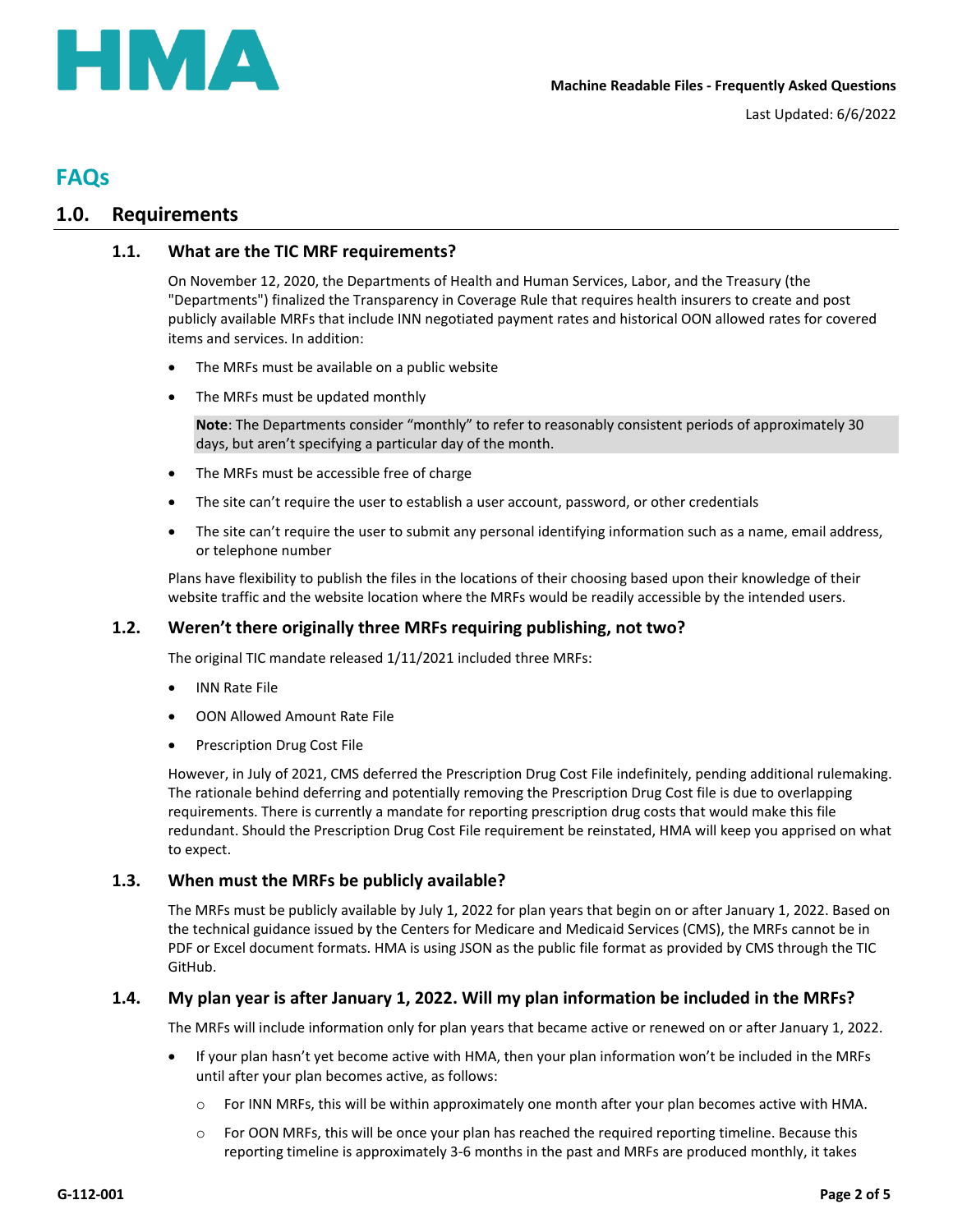

approximately 4 months after your plan becomes active with HMA for OON data to start showing up. Until then, your OON MRF may be "empty" (not contain any rates). For example, here is a sample timeline:

| Sample OON MRF Reporting Timeline for a New Plan |                                                                  |                                                                                                                                                                                                                                                                                                                                                                                               |  |  |  |
|--------------------------------------------------|------------------------------------------------------------------|-----------------------------------------------------------------------------------------------------------------------------------------------------------------------------------------------------------------------------------------------------------------------------------------------------------------------------------------------------------------------------------------------|--|--|--|
| 10/1/22                                          | <b>OON Claims Occur</b>                                          | 2/1/23 (Four Months After Plan<br>Becomes Effective)                                                                                                                                                                                                                                                                                                                                          |  |  |  |
| Plan Becomes Active with <hma <br="">RGA</hma>   | <hma rga=""> Publishes "Empty"<br/><b>OON MRFs Monthly</b></hma> | Plan's First OON MRF with Data*<br>Becomes Available                                                                                                                                                                                                                                                                                                                                          |  |  |  |
|                                                  |                                                                  | Fach OON MRF will contain data* for<br>OON claims incurred between 90-<br>180 calendar days (~3-6 months)<br>prior to MRF publication.<br>*Note: An OON MRF will contain<br>data only if at least twenty separate<br>claims occurred with a particular<br>provider and a particular item or<br>service during the reporting period.<br>This is required by law to protect<br>patient privacy. |  |  |  |

 If your plan is active but hasn't yet renewed with HMA (for example, if your plan renews on October 1, 2022), then your plan information won't be included in the MRFs until after your plan renews. For both INN and OON MRFs, this will be within approximately one month after your plan renews.

## <span id="page-2-1"></span><span id="page-2-0"></span>**2.0. Files and Data**

## **2.1. My plan's OON MRF is empty (doesn't contain any rates). Does that mean that my plan has had no OON utilization?**

Not necessarily, as there's a minimum threshold for reporting. If your plan hasn't incurred at least 20 separate OON claims with a particular provider and a particular item or service during the reporting period of 90-180 calendar days (~3-6 months) prior to the MRF publish date, then HMA is required to not disclose the OON allowed amount data. This is to protect patient privacy.

## <span id="page-2-2"></span>**2.2. My client has other plans that HMA doesn't administer. Will that data be included in the MRFs that HMA produces.**

No. The MRFs will include data only for plans that HMA administers. It is up to you to coordinate with any other plan administrators you may have.

## <span id="page-2-3"></span>**2.3. Can I download the MRFs and look at them myself manually? Will HMA help me decipher the contents?**

Please note that the mandate specifies the files must be "machine-readable", not "human-readable". You can download the files, but in order to understand them you'll need software that can read JSON files. HMA won't be providing this software nor will it be helping users decipher the contents in the files.

## <span id="page-2-4"></span>**2.4. I'm a new client to HMA. Will the MRFs include data from my previous carrier?**

No. The MRFs that HMA produces on your behalf will contain data only for plans that HMA administers.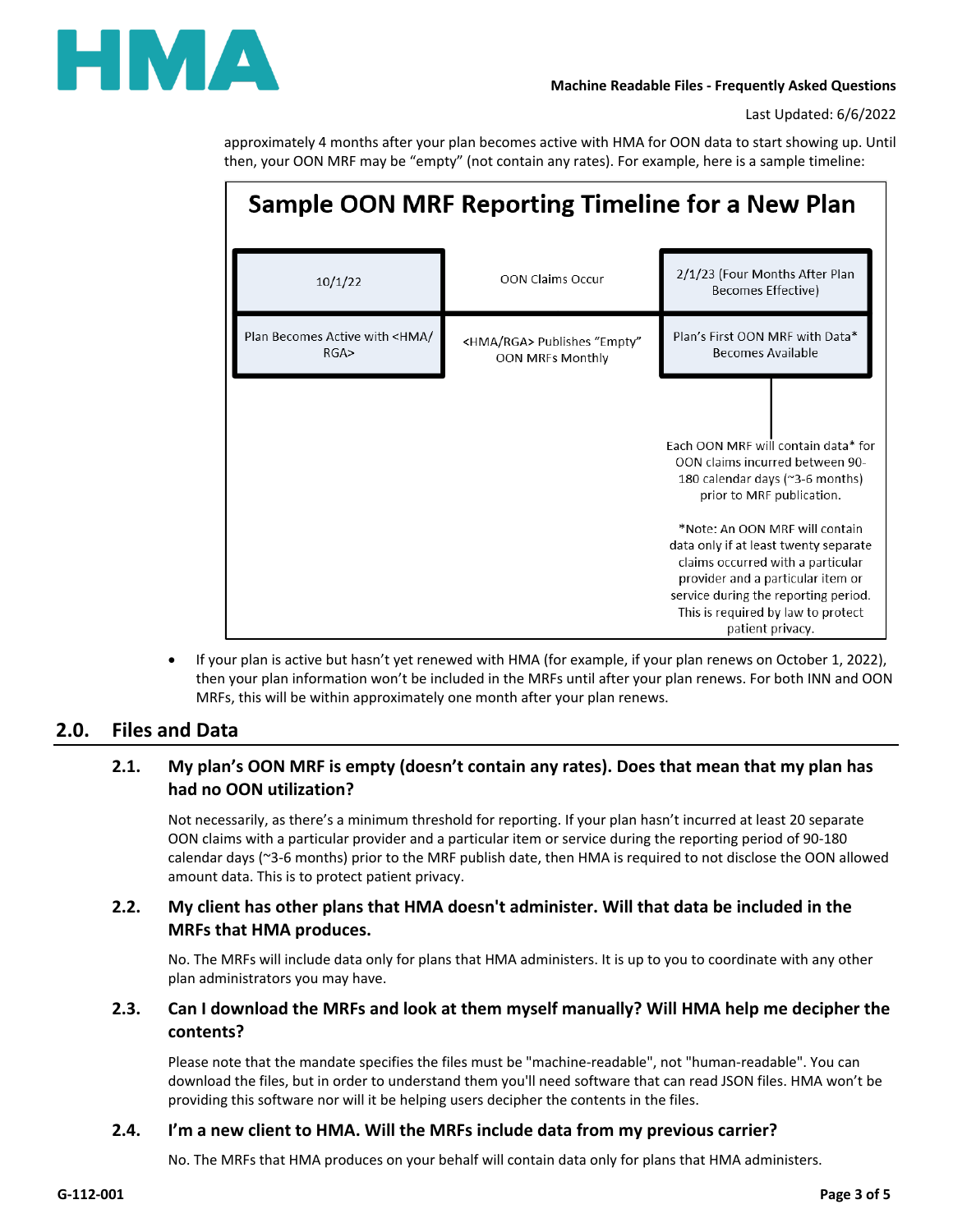

## <span id="page-3-0"></span>**2.5. I have direct contracts with certain providers/vendors, with different fee schedules. Will their data be included in my INN MRF?**

These aren't technically "networks" and, as such, aren't required to be listed in the INN MRFs. HMA is assessing the lift to include this information in your INN MRFs and will provide updates as things progress.

#### <span id="page-3-1"></span>**2.6. Will HMA host MRFs for clients post-termination?**

Your last active file(s) will be publicly available for up to three months after your termination date.

#### <span id="page-3-2"></span>**2.7. How long will HMA retain MRFs?**

Internally, HMA will store MRFs for up to three months after they were initially created. However, please note that only the most recent month's MRFs will be available publicly. HMA won't be displaying historical MRFs publicly or providing them by request.

#### <span id="page-3-3"></span>**2.8. Can I download MRFs in bulk, for example, for HMA's entire book of business?**

No. The website will allow only one client's MRFs to be downloaded at a time.

### <span id="page-3-5"></span><span id="page-3-4"></span>**3.0. Websites and Links**

#### **3.1. Will HMA host the required MRFs on behalf of its plan groups?**

Yes, HMA will create, generate, and publish MRFs on behalf of the client groups for which HMA has rates in its systems. For OON MRFs, please note that they may be "empty" (not contain any rates) if your plan hasn't incurred the minimum number of OON claims during the reporting period. This is required in order to protect patient privacy

#### <span id="page-3-6"></span>**3.2. Where will HMA publish the MRFs? On HMA's existing public website?**

The MRFs will be posted on a separate publicly available site hosted by HMA, which will be available by July 1, 2022. A link to this site will be added to HMA's existing public website at accesshma.com.

[Here](https://sawus2prdticmrfhma.z5.web.core.windows.net/) is the direct link that employers can post on their website to satisfy the Plan's obligation to post their MRFs.

**Note**: If you attempt to access the link prior to July 1, 2022, it may not be available or you may receive an error message. Please check back on or after July 1, 2022.

#### <span id="page-3-7"></span>**3.3. Do I need to add a link on my website to where HMA hosts the MRFs?**

Yes, you are required to post a link on your public website to where HMA hosts your MRFs. If you don't have a public website, HMA recommends you discuss the requirement with your company's legal counsel. Please note that HMA won't create a website for your company.

#### <span id="page-3-8"></span>**3.4. When will HMA publish the MRFs to its public website?**

HMA will have our public MRF website live by July 1, 2022. At this time, our network partners are signaling delivery of INN MRF data to us on July 1, 2022. HMA will have all files posted as quickly as possible on or after July 1, 2022.

#### <span id="page-3-9"></span>**3.5. Who will be able to access the website where the MRFs will be hosted?**

Anyone with Internet access, per the TIC mandate. Please note, however, that users will need to know at least three consecutive digits of an client's Employer Identification Number (EIN) in order to look up and download that client's MRFs.

#### <span id="page-3-10"></span>**3.6. Will HMA send me a copy of the MRFs? Do I need to host the MRFs on my own site?**

HMA won't send you a copy of the MRFs. HMA will host the files on its own public website [here.](https://sawus2prdticmrfhma.z5.web.core.windows.net/) You may download the MRFs from there if you want, but since HMA is already hosting them on your behalf, you aren't required to download the files or post them on your own site. You are required, however, to post a link on your website to where HMA hosts the MRFs.